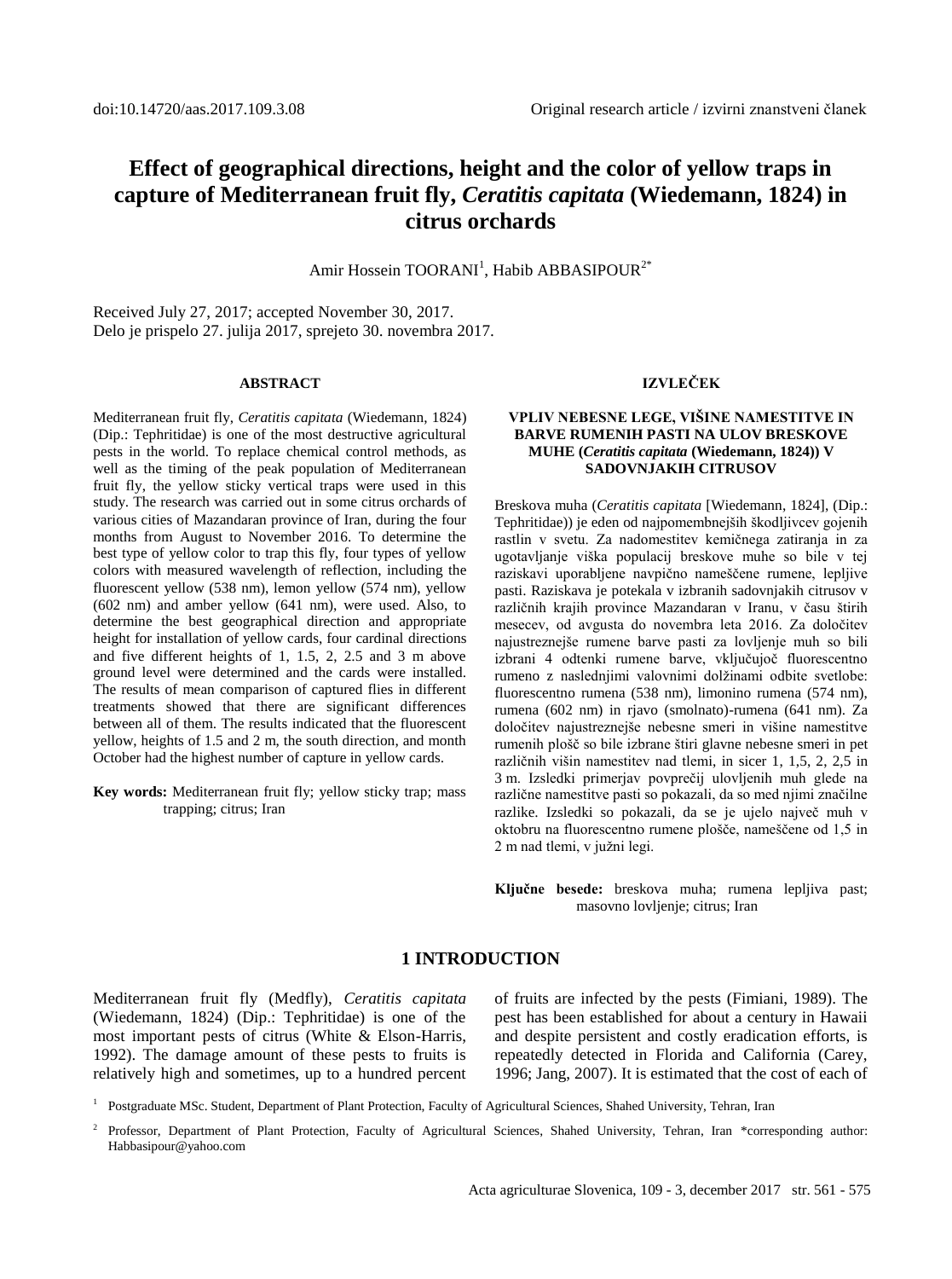its previous incursions into the US (eradication and industry loss) ranged from US\$ 300,000 to US\$ 200 M (APHIS, 1992). Medfly outbreaks in California during the past 25 years have cost taxpayers nearly \$500 million, while the Medfly outbreak in Florida's Tampa Bay region in 1997 resulted in \$25 million spent on eradication, which is significantly less than the cost of potential establishment. It has been estimated that the cost of controlling established Medfly in the State of California alone could range between \$493 million to \$875 million, and imposition of trade embargo from Asian countries would result in additional revenue losses of \$564 million and cost more than 14,000 jobs (Szyniszewska & Tatem, 2014). The eastern Mediterranean region also experienced substantial losses linked to fruit fly infestations estimated at US\$ 192 M (Enkerlin & Mumford, 1997). These flies carry the potential of post-harvest diseases such as *Alternaria*, *Penicillium* and *Botrytis* on different products (Cayol et al., 1994). This pest is highly polyphagous, and more than 400 plant species have been reported as hosts for it (USDA, 2012). This pest attacks fruit trees, including apple, apricot, avocado, citrus, guava, nuts, litchi, grapes, mango, papaya, peach, pear, plum, quince, palm, pomegranates and other fruit trees (Pezhman et al., 2010a, b).

In Iran, Mediterranean fruit fly was observed for the first time in 1975 on the peach fruit in the orchards and gardens surrounding Mashhad railway station and then in the orchards and gardens in and around the city of Yazd (Mirsardo et al., 2010). During the years 1975 to 1978, it was reported from around Tehran and the eastern part of Mazandaran province, Iran. Mazandaran province as the latest focus of pest infestation, was cleaned during the years 1980 to 1982 and from that date to 1991, there have been no reports of the presence of pests in these areas (Sabzevari & Jafari, 1991). Investigation of the geographical distribution of medfly in Mazandaran province in the years 2006-2008, showed that the fly infestation in 2006 was limited to the eastern cities of Mazandaran, which was reached the western regions in 2007 and only, Ramsar city was free of infestation (Mirsardo et al., 2010). In general, according to the results of Gholamian et al. (2013), it seems that the Mediterranean fruit fly can easily spread annually between 10 to 40 km depending on weather conditions, natural obstacles (forest and hills), and hosts on region and due to infestation of this pest in an area, it can be expected that the population of which will increase there in the following years. Also taking into account the pest population peak in the fall of each year, right control measures can be employed before reaching the pest to its maximum population (Gholamian et al., 2013).

Trap catches are the best means for detection of medfly. Broad studies have been conducted by researchers from different countries on a variety of Mediterranean fruit fly traps and catches (Katsoyannos et al., 1999). Investigations conducted on a variety of catching traps for identifying and tracking the medfly in Egypt showed that the Nadel trap with Trimedlure had attracted the most flies. While McPhail traps with hydrolyzed protein had the highest catches of female flies, and also the McPhail trap with diammonium phosphate had the lowest of attraction the flies (Hashem et al., 1987).

Unfortunately today, chemical pesticides are used for fight and control of pests. The most important dangers of pesticides can be considered as their negative impact on the environment and human health, wildlife, plants and beneficial organisms. One way to control this pest is to use sticky yellow cards (Pezhman et al., 2010a). Various factors such as shape, color, and location can affect the efficiency of traps (Hashem et al., 1987).

Yellow is one of the most influential physical stimuli used in the manufacture of adhesive and McPhail traps, whether in mass trapping or in the monitoring program of pests (Hill & Hooper, 1984). Sticky trap consists of a yellow rectangular plastic sheet both sides of which is covered by a thin layer of a special glue (Tanglefoot). Due to two-dimensional design and high surface area, these traps are more efficient than Jackson traps and a variety of Mcphail traps in capturing fruit flies (Hill & Hooper, 1984). In Palestinian, circular trapping around the fruit orchards, was of successful outcomes in controlling the Mediterranean fruit fly (Cohen & Yuval, 2000). Tracking is an action used to understand the pest activity and make more informed decisions for its management. Care to determine the population dynamics is conducted using special attracting traps and the number of insects trapped by the traps is used to determine the existence and population dynamics of the pest in an area. The results of tracking can be used to determine the potential damage of the pest. In conjunction with the highly mobile insects such as fruit flies, using traps is very effective. Trapping and attractants in any orchard is a method with the least spending of time and effort to track fruit fly population. So as a replacement for chemical control methods and avoid damage to the environment, the present investigation was carried out to evaluate relative efficiency of various yellow color sticky traps at four heights in north, east, south and west directions against citrus fruit fly. This information will be useful in improving monitoring technique and mass trapping of this pest in citrus orchard and more helpful in enhancing integrated pest management programs by developing strong decision making component as sticky trap.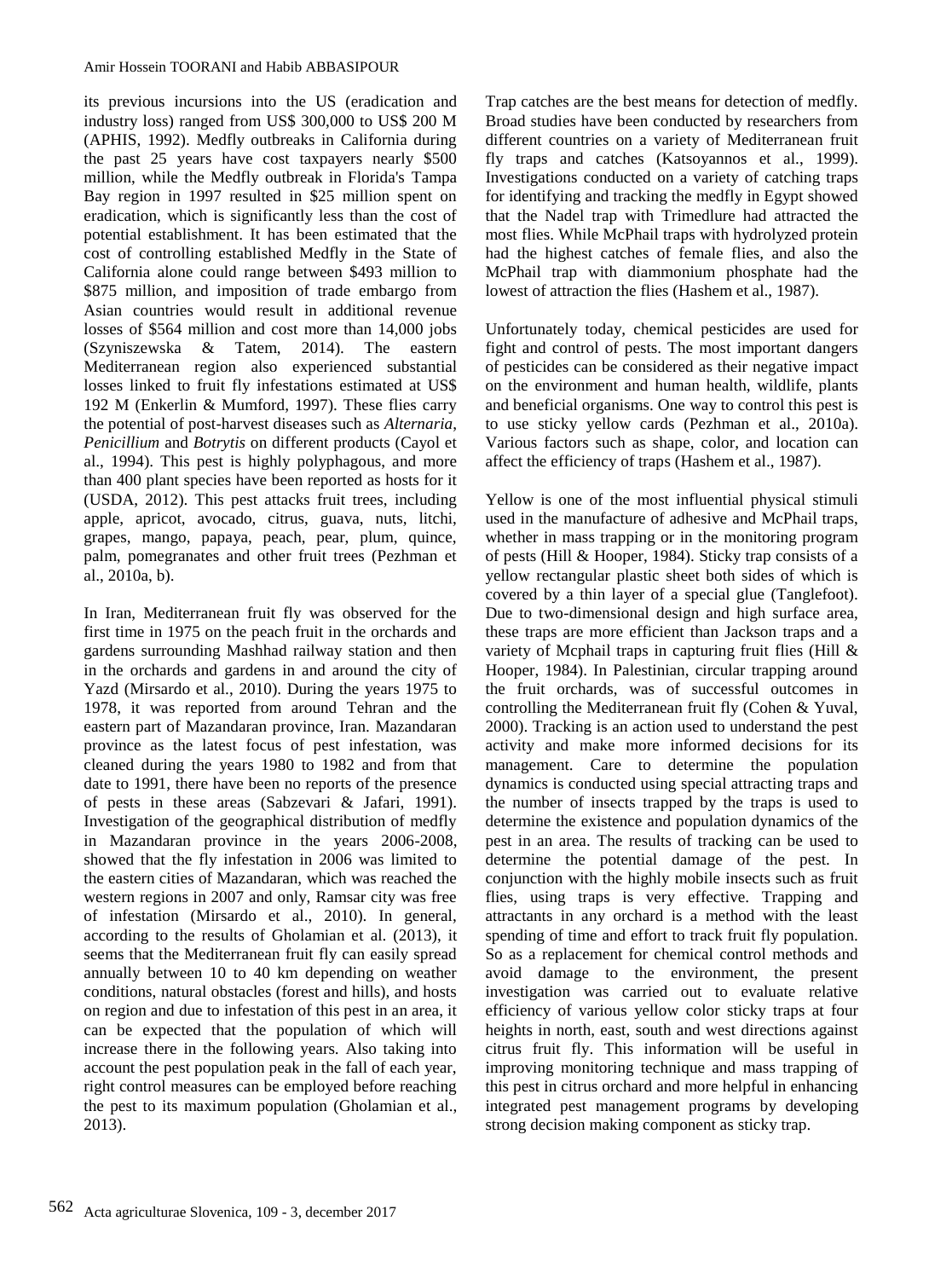## **2 MATERIALS AND METHODS**

This research was conducted in a number of citrus orchards in Mazandaran province, within four months of the year 2016 (the months of August, September, October and November). Considering that the activity of this flies in citrus orchards of Mazandaran province during these four months is significant and can cause damage in citrus orchards, these months were carefully examined.

The locations of the study were shown in figure 1. The age of the trees in the orchards was typically between 18 and 20 years and all the trees were mature and productive. Operations of fertilizing, irrigation, pruning and removing weeds took place regularly in these orchards. In 2016, no pesticide was used against pests at the orchards under study. The types of trees of these orchards were Thomson orange, blood orange and Valencia orange and their rootstock was orange.



**Figure 1:** Area of study

To determine the best type of yellow color to trap these flies, four types of traps including lemon yellow sticky trap, amber yellow sticky trap, fluorescent yellow sticky trap, and yellow sticky trap, were used. Yellow sticky cards used in this study, were evaluated in the Nano Institute of Sharif University of Technology by fluorescence spectrometer in order to calculate the wavelength and the percentage of light reflected of each one. These cards included respectively, the fluorescent yellow (538 nm and 2.75 %), lemon yellow (574 nm and 2.48 %), yellow (602 nm and 2.12 %) and amber yellow (641 nm and 1.16 %).

In addition to the above, to find out the best geographical direction for installing yellow cards, four geographical directions (North, South, East and West) were determined and the cards were installed. Finally, to find out the best height suitable for installation of yellow cards on trees, five different heights (1, 1.5, 2, 2.5 and 3 m above ground level) were determined using meter and cards were installed.

This study was conducted as a factorial experiment on the basis of randomized completely blocks design in 320 treatments and 3 replications, which in total, a number of 320 trees were selected randomly and yellow sticky cards were installed due to the height, direction and type of special adhesive. The logarithms of the obtained data were analyzed on the basis of the factorial experiment 4×4×4×5 in a completely randomized design with three replications. In order to prevent the interaction of traps with each other, the distance between them was 25 m. The sticky traps lacked pheromones and on each tree, one trap was installed.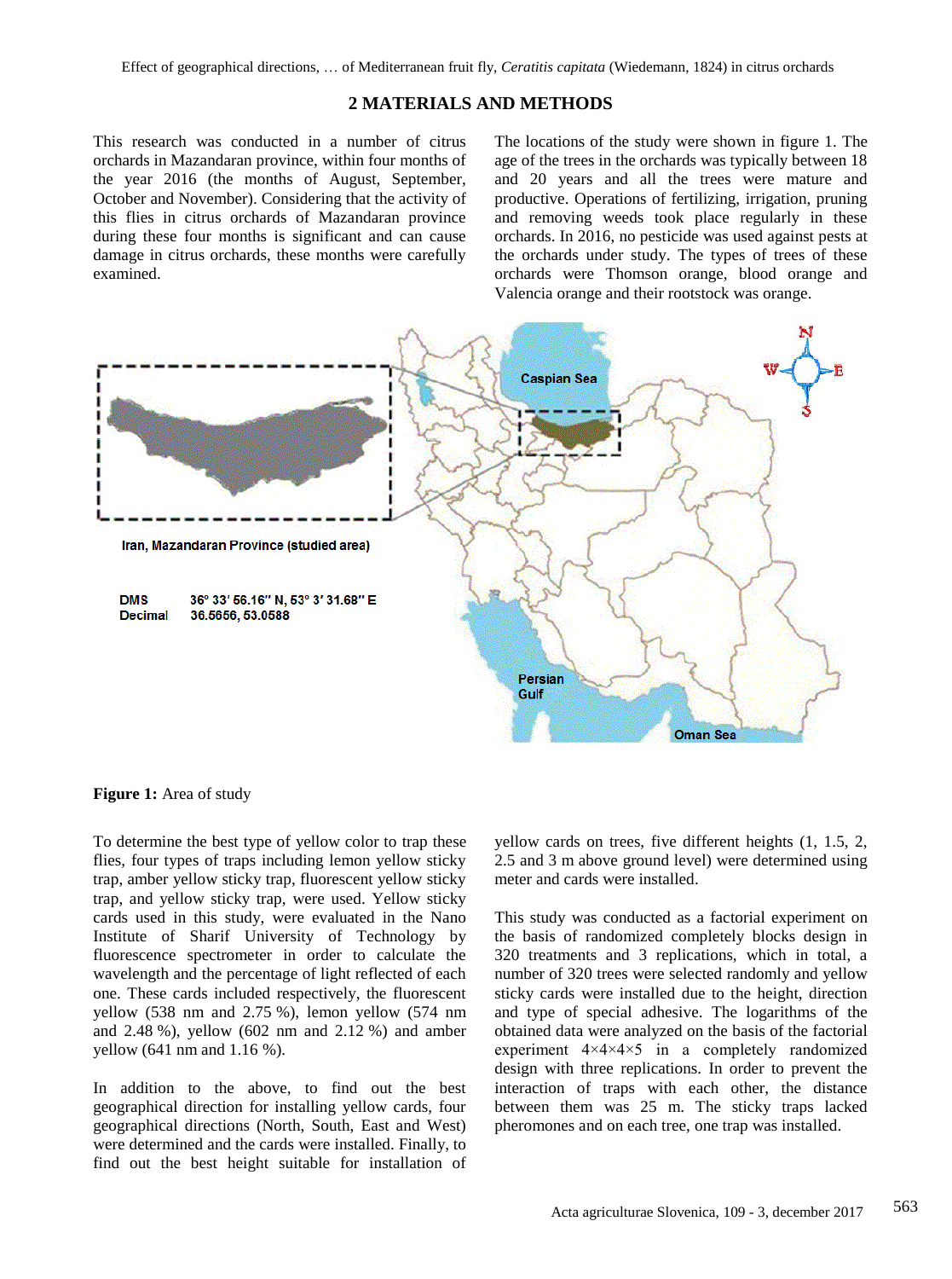Amir Hossein TOORANI and Habib ABBASIPOUR

The yellow cards were of 20 cm length and 10 cm width and were tied up to the tree branches using plastic wires in order not to change their position by the wind. Since the quality and performance of the adhesive decrease with the passage of time by the sun and the rain, yellow cards of the experiment were replaced every 15 days. For counting the number of flies captured by yellow cards, a pocket binocular with a magnification of  $\times 60$ was used and identification of male and female insects was carried out through their morphological characteristics and the data collected were recorded every 15 days.

#### **2.1 Data analyses**

After completion of counting, the data were analyzed using the statistical package SPSS version 22. Means comparison was performed using Tukey's HSD test and the corresponding graphs were drawn in Excel.

## **3 RESULTS**

The results of ANOVA analysis of data obtained from this study are presented in Table 1 and indicate that except for replicate, there is a significant difference between other treatments in the 5 % level.

**Table 1:** ANOVA Analysis of data from different treatments capturing the Mediterranean fruit fly, *Ceratitis capitata*  by different kinds of yellow cards

| Source of variations                                    | df           | F-value | Sig.  |
|---------------------------------------------------------|--------------|---------|-------|
| <b>Corrected Model</b>                                  | 322          | 120.919 | 0.01  |
| Intercept                                               | $\mathbf{1}$ | 2.695E4 | 0.01  |
| Month                                                   | 3            | 1.633E3 | 0.01  |
| Color                                                   | 3            | 3.099E3 | 0.01  |
| Height                                                  | 4            | 1.228E3 | 0.01  |
| Direction                                               | 3            | 1.374E3 | 0.01  |
| Repetition                                              | 3            | 0.772   | 0.510 |
| height $\times$ direction                               | 12           | 72.318  | 0.01  |
| month $\times$ height $\times$ direction                | 45           | 26.634  | 0.01  |
| month $\times$ color $\times$ height $\times$ direction | 135          | 17.922  | 0.01  |
| month $\times$ color                                    | 9            | 514.198 | 0.01  |
| month $\times$ height                                   | 12           | 93.087  | 0.01  |
| $color \times height$                                   | 12           | 181.291 | 0.01  |
| $color \times direction$                                | 9            | 140.232 | 0.01  |
| month $\times$ color $\times$ height                    | 36           | 41.817  | 0.01  |
| $color \times height \times direction$                  | 36           | 14.650  | 0.01  |
| Error                                                   | 957          |         |       |
| Total                                                   | 1280         |         |       |
| <b>Corrected Total</b>                                  | 1279         |         |       |

The results of mean comparison of flies captured in different months, colors, heights and directions showed that there are significant differences between all of them. So that, the highest number of flies were captured in October, and the lowest one in August (13.94  $\pm$  0.23 and  $4.22 \pm 0.21$  per trap, respectively). According to the

results of captured flies in males and females which were analyzed separately, compared with each other, the largest number was of male flies in October (7.14  $\pm$ 0.10) and the lowest flies captured of female ones in August (2.22  $\pm$  0.12), respectively. The mean Comparison of number of captured flies by different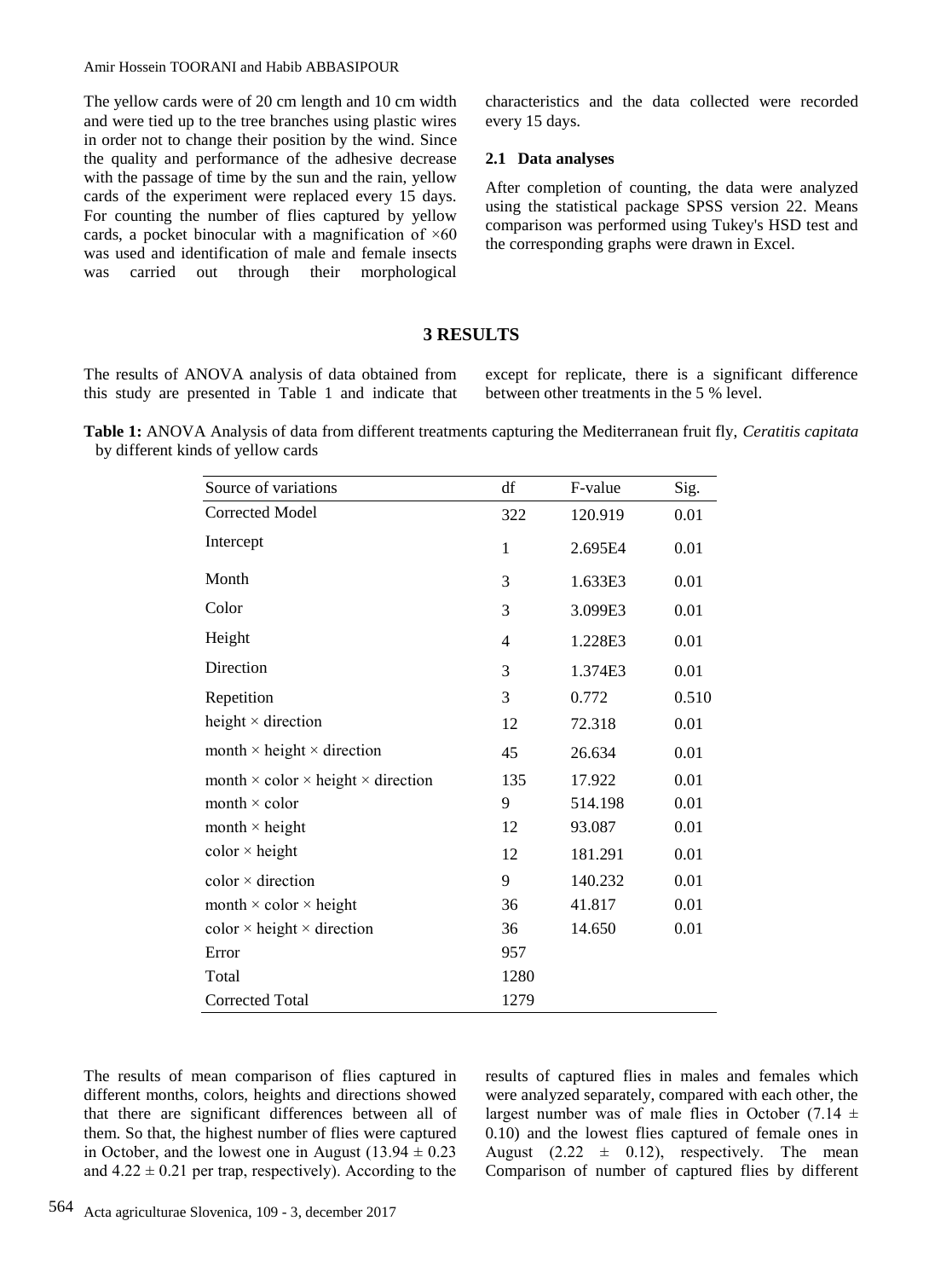colors showed that the fluorescent yellow color had the highest number of capture  $(14.47 \pm 0.31)$  and amber yellow had the lowest catches  $(1.96 \pm 0.19)$ , respectively. Also, comparing the number of male and female captured by different colors showed that the highest number of male captured by fluorescent yellow  $(7.57 \pm 0.18)$  and the lowest number of male captured by Amber yellow  $(1.02 \pm 0.09)$ , respectively. In comparing the number of captured flies in different heights, the results of Table 2 showed that the height of 1.5 m had a slight difference with 2 m and had the maximum number of capture (12.72  $\pm$  0.52). While at the height of 3 m, the minimum number of flies  $(3.75 \pm$ 0.31) was captured. Despite the fact that there is a significant difference in the number of flies captured in all different heights, but the results of means comparison for males and females which was carried out separately, indicates that the 1.5 and 2 m heights, with the highest number in the capture of males and females, were not significantly different from each other, but this was different for other heights. In addition to above explanations, the results of means comparison of the number of flies per bait in different directions, showed that the South and East recorded the highest number of captured flies, which were  $12.17 \pm$ 0.44 and  $10.92 \pm 0.51$ , respectively. In conjunction with the results of comparing the average number of flies captured in males and females, which were carried out separately, it was found that males had the most captures in the South (6.27  $\pm$  0.23), while the lowest number of males captured  $(2.22 \pm 0.16)$  was in the West.

**Table 2:** Results of number of capturing (mean±SE) the Mediterranean fruit fly, *Ceratitis capitata* by different kinds of yellow cards in different treatments

| Source of variation | Treatment                 | Male                         | Female                       | Total                        |
|---------------------|---------------------------|------------------------------|------------------------------|------------------------------|
|                     | August                    | $2.22 \pm 0.12^{d*}$         | $2.00 \pm 0.08$ <sup>d</sup> | $4.22 \pm 0.21$ <sup>d</sup> |
| Month               | September                 | $4.31 \pm 0.08^b$            | $4.13 \pm 0.19^b$            | $8.44 \pm 0.25^b$            |
|                     | October                   | $7.14 \pm 0.10^a$            | $6.80 \pm 0.12^a$            | $13.94 \pm 0.23^{\text{a}}$  |
|                     | November                  | $3.57 \pm 0.15^{\circ}$      | $3.22 \pm 0.15^{\circ}$      | $6.79 \pm 0.29$ <sup>c</sup> |
|                     | <b>Fluorescent Yellow</b> | $7.57 \pm 0.18^a$            | $6.89 \pm 0.11^a$            | $14.47 \pm 0.31^a$           |
| Color               | Lemon Yellow              | $5.80 \pm 0.07^b$            | $5.67 \pm 0.13^b$            | $11.48 \pm 0.22^b$           |
|                     | Amber Yellow              | $1.02 \pm 0.09^d$            | $0.94 \pm 0.09^d$            | $1.96 \pm 0.19^d$            |
|                     | Yellow                    | $2.83 \pm 0.08$ <sup>c</sup> | $2.65 \pm 0.13^c$            | $5.49 \pm 0.21$ <sup>c</sup> |
|                     |                           | $3.12 \pm 0.17^c$            | $2.80 \pm 0.11^{\circ}$      | $5.93 \pm 0.29$ <sup>d</sup> |
|                     | 1.5                       | $6.54 \pm 0.21^a$            | $6.18 \pm 0.30^a$            | $12.72 \pm 0.52^a$           |
| Height              | 2                         | $6.27 \pm 0.23^a$            | $6.05 \pm 0.17^{\rm a}$      | $12.31 \pm 0.38^b$           |
|                     | 2.5                       | $3.66 \pm 0.14^b$            | $3.37 \pm 0.19^b$            | $7.03 \pm 0.36^{\circ}$      |
|                     | 3                         | $1.96 \pm 0.08^d$            | $1.80 \pm 0.21^d$            | $3.75 \pm 0.31^e$            |
|                     | North                     | $3.06 \pm 0.07^c$            | $2.81 \pm 0.13^c$            | $5.87 \pm 0.20^{\circ}$      |
| Direction           | South                     | $6.27 \pm 0.23^{\text{a}}$   | $5.90 \pm 0.20^a$            | $12.17 \pm 0.44^a$           |
|                     | East                      | $5.69 \pm 0.31^b$            | $5.22 \pm 0.17^b$            | $10.92 \pm 0.51^b$           |
|                     | West                      | $2.22 \pm 0.12^d$            | $2.22 \pm 0.16^d$            | $4.44 \pm 0.29^{\rm d}$      |

\* Similar letter in each column show no significant difference.

According to the correlation observed between months under study with heights, card colors and directions, independent separation of data was carried out between different months (Table 3). ANOVA results showed that there is a significant difference between all variables and total number of males and females. But by sex separation, no significant relationship was found between the color and direction in males in November. In addition, in both males and females in August and November, no significant relationship was between height and direction. Among the other treatments in males and females, like their sum, there was no significant difference and relationship.

Mean comparison results of capture in different directions, on yearly basis, given in Table 4, show that in total captures in all months, the South and then the East, had the highest rate of capture. Whereas, the North and then the West, had the lowest captures. Also the lowest capture rate for the total population, was in the West (1.84  $\pm$  0.35) during August and the highest one was for the month of October in the South (19.85  $\pm$ 1.93). In comparing males and females population in different directions, results showed that male insects were dominant in the south in October (10.19  $\pm$  0.92).

The comparison of males, females and total number of flies captured, separately in different months in Table 5 showed that in August, September and October months, the highest number of male and female captured by fluorescent yellow. But in November, the lemon yellow color has captured the highest number. The lowest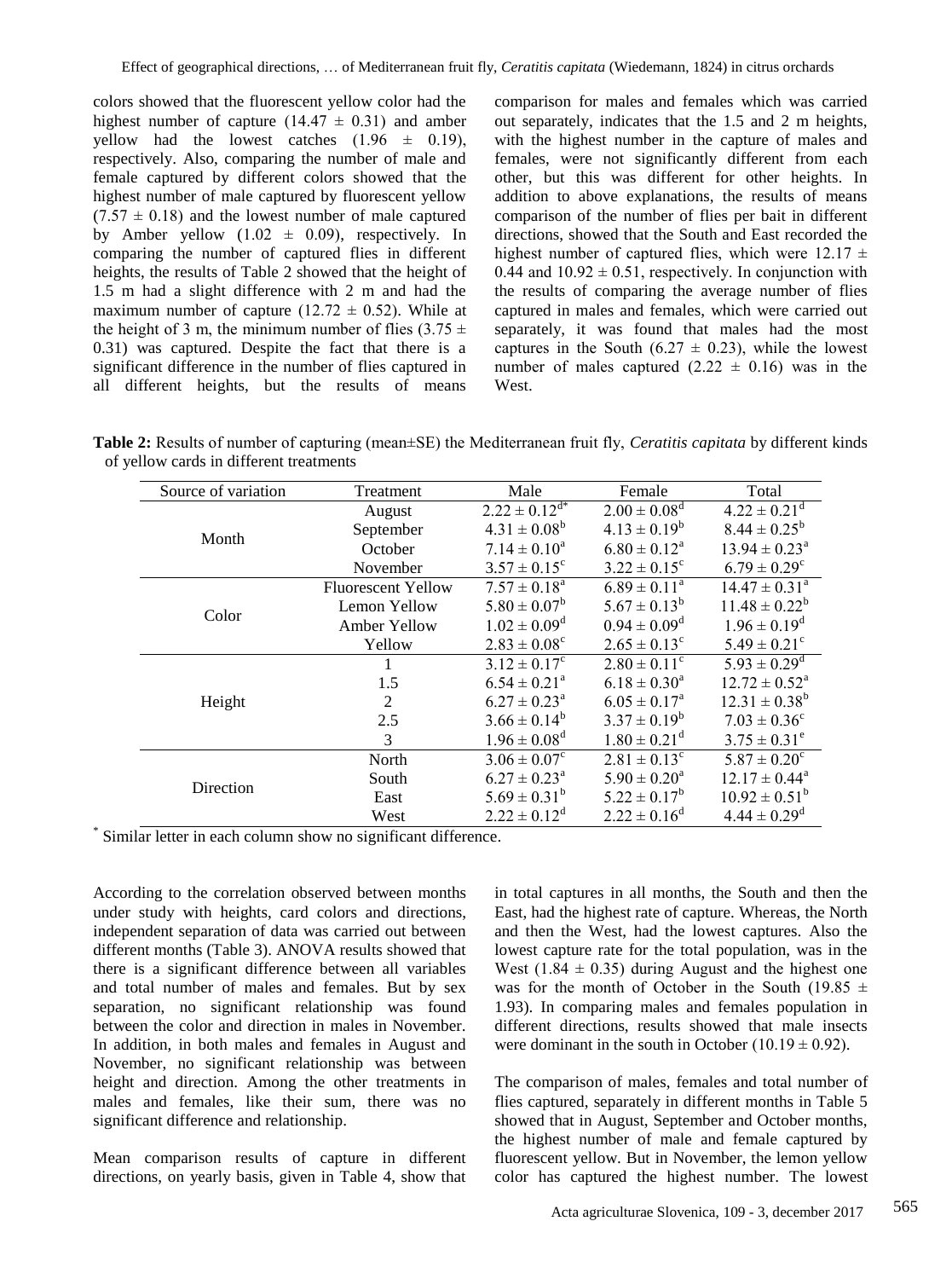capture rate was for the female in August and in the amber yellow color (0.51  $\pm$  0.07), and the highest rate of capture belonged to the male in October and in chartreus yellow color  $(14.91 \pm 1.12)$ .

The results comparison of different months, by height (Table 6) showed that in all months, height of 1.5 m had the highest number of capture, except for September, in which the number of females captured in the height of 2 m was more than the 1.5 m height, while the differences were not significant. The lowest number of insects captured between male and female flies was for female insects in September and in height of 3 m  $(0.66 \pm 0.13)$ and the highest number of females was captured in November at the height of 1.5 m  $(10.81 \pm 1.37)$ .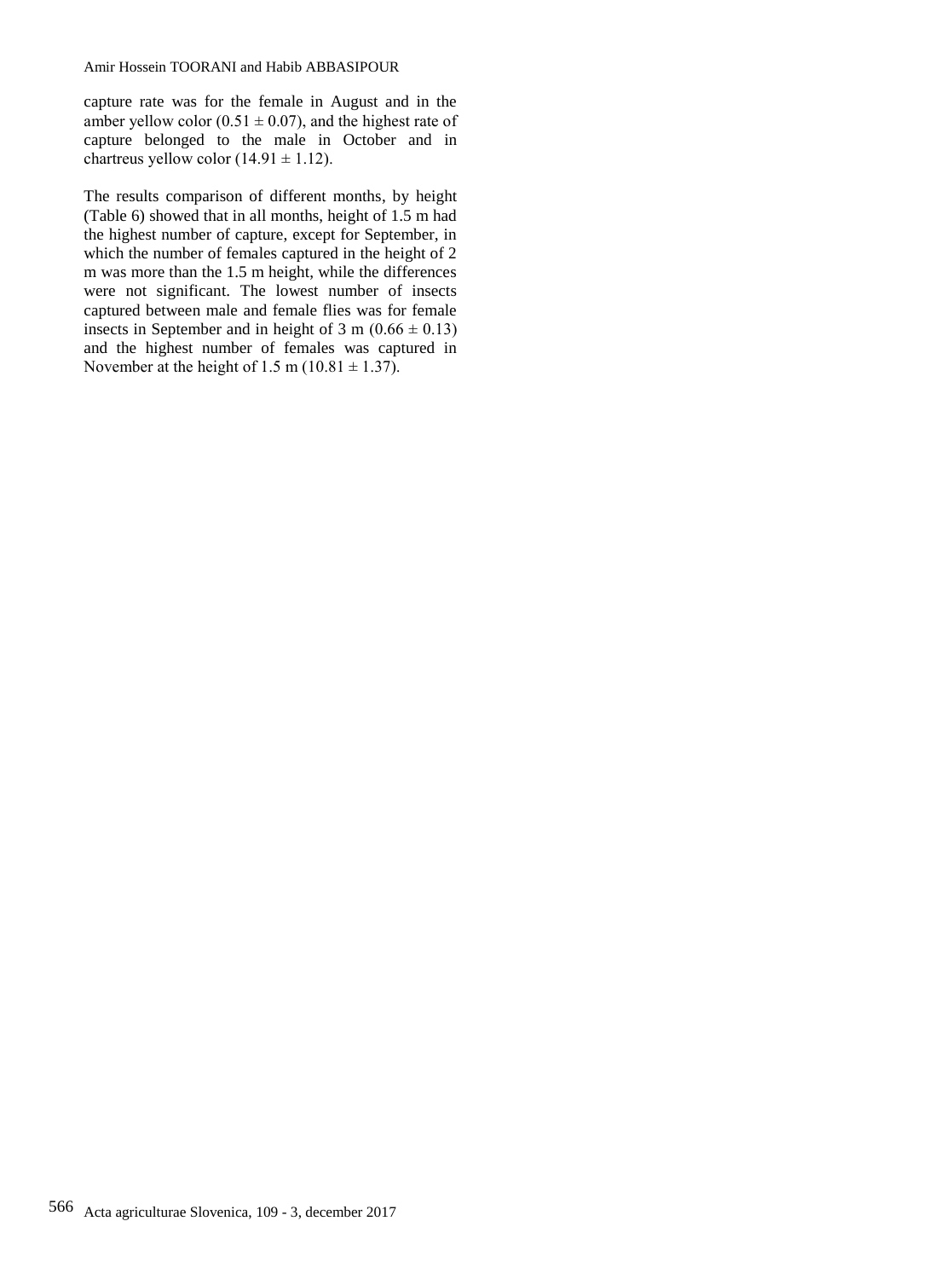| Source                |                | MS of August |            |                     | MS of September     |                       |                        | MS of October          |                      |           | MS of November       |           |            |
|-----------------------|----------------|--------------|------------|---------------------|---------------------|-----------------------|------------------------|------------------------|----------------------|-----------|----------------------|-----------|------------|
| of<br>variation       | df             | Male         | Female     | Total               | Male                | Female                | Total                  | Male                   | Female               | Total     | Male                 | Female    | Total      |
| $\mathsf{C}$          | 3              | 162.261      | 189.720    | 702.442             | 493.511             | 410.803               | 1799.621               | 3102.058               | 2742.908             | 11652.375 | 337.520 <sup>°</sup> | 269.961   | 1211.025   |
| H                     | $\overline{4}$ | 58.894       | 72.964     | 262.403             | 497.636             | 410.708               | 1812.044               | 586.277                | 624.558              | 2418.180  | 115.456              | 134.870   | 497.528    |
| $\mathbf D$           | 3              | 114.861      | 144.353    | 516.083             | 455.403             | 378.028               | 1658.512 <sup>*</sup>  | 786.300*               | 699.808              | 2969.392  | 88.570               | 62.661    | 295.917    |
| $\mathbf R$           | 3              | 3.403        | 1.336      | 1.233               | 5.970               | 2.128                 | 2.954                  | 8.208                  | 11.892               | 12.058    | 2.361                | 5.945     | 1.267      |
| $C \times H$          | 12             | 18.121       | 17.462     | 68.489 <sup>'</sup> | 65.248              | $46.389$ <sup>*</sup> | 217.444                | 156.212                | 176.968              | 658.440   | 23.379               | 15.068    | 70.999     |
| $C\times D$           | 9              | $10.520^*$   | 19.786     | 57.525*             | 35.842 <sup>*</sup> | $24.531$ <sup>*</sup> | $116.943$ <sup>*</sup> | $207.653$ <sup>*</sup> | 127.450 <sup>*</sup> | 648.106   | 15.945*              | 7.336     | $42.436^*$ |
| $H \times D$          | 12             | 5.377        | $11.856^*$ | 27.557*             | 41.390 <sup>*</sup> | 43.656                | 157.731                | 34.422                 | 40.879               | 143.686   | 6.450                | 6.049     | 18.026     |
| $C \times H \times D$ | 36             | $4.310^{4}$  | 4.959      | 14.343              | $10.350^*$          | 9.995                 | $31.745$ <sup>*</sup>  | $26.383*$              | 24.822               | $76.716*$ | 12.967               | $14.006*$ | 47.955     |
| E                     | 237            | 1.806        | 1.674      | 1.318               | 2.812               | 3.259                 | 2.414                  | 6.493                  | 7.048                | 470       | 2.545                | 3.090     | 3.976      |

**Table 3:** Results of simple analysis of variance of data of male and female of the Mediterranean fruit fly, *Ceratitis capitata* per month, separately

 $*$  Significant at %5; C = Color; H = Height; D = Direction; R = Replicate; E = Error; MS = Mean Square

| Table 4: Mean results of capturing of the Mediterranean fruit fly, <i>Ceratitis capitata</i> by sex in different months and different directions using yellow cards |  |  |
|---------------------------------------------------------------------------------------------------------------------------------------------------------------------|--|--|
|                                                                                                                                                                     |  |  |

| Direction | MS of August                 |                              |                              | MS of September              |                              |                              | MS of October                 |                              |                              | MS of November               |                              |                              |
|-----------|------------------------------|------------------------------|------------------------------|------------------------------|------------------------------|------------------------------|-------------------------------|------------------------------|------------------------------|------------------------------|------------------------------|------------------------------|
|           | Male                         | Female                       | Total                        | Male                         | Female                       | Total                        | Male                          | Female                       | Total                        | Male                         | Female                       | Total                        |
| North     | $1.24 \pm 0.07$ °            | $1.07 \pm 0.09^c$            | $2.31 \pm 0.18$ <sup>c</sup> | $2.69 \pm 0.28$ <sup>c</sup> | $2.62 \pm 0.18$ <sup>c</sup> | $5.31 \pm 0.38$ <sup>c</sup> | $5.31 \pm 0.32$ <sup>c</sup>  | $5.00 \pm 0.25^{\circ}$      | $10.31 \pm 0.56^{\circ}$     | $299\pm0.16^{\circ}$         | $2.54 \pm 0.11$ <sup>c</sup> | 5.52 $\pm$ 0.28 $^{\circ}$   |
| South     | 3.72 $\pm$ 0.18 <sup>a</sup> | 3 26 $\pm$ 0 12 <sup>a</sup> | 6.99 $\pm$ 0.31 <sup>a</sup> | $6.54 \pm 0.17$ <sup>a</sup> | $6.42 \pm 0.32$ <sup>a</sup> | $12.96 \pm 0.50^{\text{a}}$  | $10.19 \pm 0.92$ <sup>a</sup> | $9.66 \pm 1.02^a$            | $19.85 \pm 1.93^{\circ}$     | $4.61 \pm 0.33$ <sup>a</sup> | $426\pm0.28^{\rm a}$         | $8.87 \pm 0.60^a$            |
| East      | $2.97\pm0.21^{\circ}$        | $2.79 \pm 0.26$ <sup>b</sup> | 5 76 $\pm$ 0 46 <sup>b</sup> | $6.16 \pm 0.23$ <sup>a</sup> | $5.52 \pm 0.12^b$            | $11.69 \pm 0.34^b$           | 9.36 $\pm$ 0.79 <sup>b</sup>  | $8.94 \pm 0.98$ <sup>a</sup> | $18.30 \pm 1.76^{\circ}$     | $427\pm0.42^{\mathrm{a}}$    | $3.65 \pm 0.20^b$            | $7.92 \pm 0.60^6$            |
| West      | 0.95 $\pm$ 0.19 <sup>c</sup> | $0.89 \pm 0.17$ °            | $84 \pm 0.35$ <sup>d</sup>   | $1.85 \pm 0.19$ <sup>d</sup> | $1.96 \pm 0.05$ <sup>d</sup> | $3.81 \pm 0.25$ <sup>d</sup> | $3.69 \pm 0.19$ <sup>d</sup>  | $3.60 \pm 0.23$ <sup>c</sup> | $7.29 \pm 0.41$ <sup>d</sup> | $2.39 \pm 0.13$ <sup>c</sup> | $2.44\pm 0.12$ <sup>c</sup>  | 4 82 $\pm$ 0 24 <sup>d</sup> |

\* Similar letter in each column show no significant difference.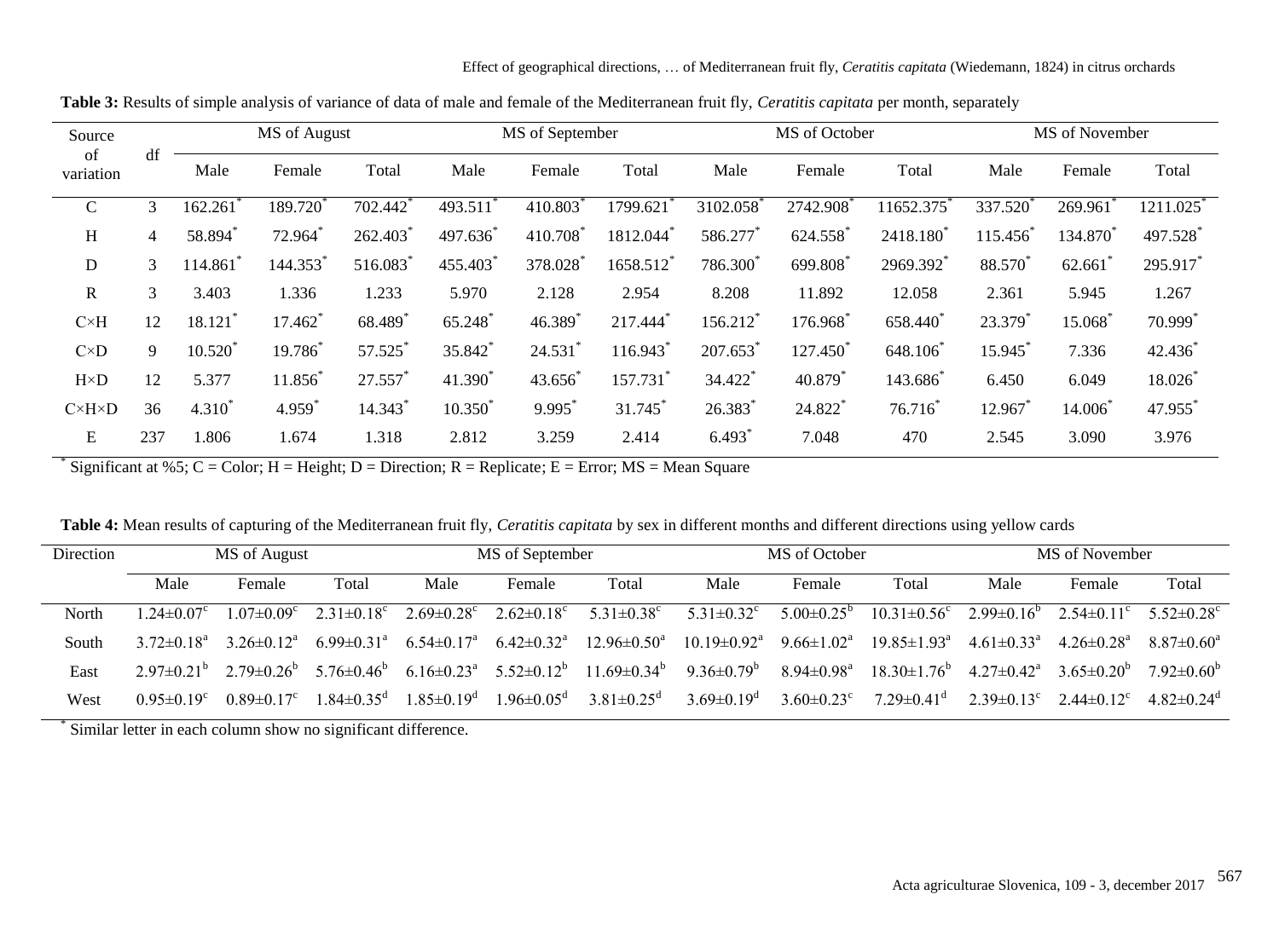| Color                       | MS of August                 |                              |                              | MS of September              |                              |                               | MS of October                |                               |                              | MS of November               |                              |                              |
|-----------------------------|------------------------------|------------------------------|------------------------------|------------------------------|------------------------------|-------------------------------|------------------------------|-------------------------------|------------------------------|------------------------------|------------------------------|------------------------------|
|                             | Male                         | Female                       | Total                        | Male                         | Female                       | Total                         | Male                         | Female                        | Total                        | Male                         | Female                       | Total                        |
| Fluorescent<br>$\mathbf{v}$ | $4.10 \pm 0.27$ <sup>a</sup> | $3.67 \pm 0.19^a$            | $7.77 \pm 0.48$ <sup>a</sup> | $6.57 \pm 0.62^{\text{a}}$   | $6.01 \pm 0.79$ <sup>a</sup> | $12.59 \pm 1.41^a$            | $14.91 \pm 1.12^a$           | $13.64 \pm 0.88$ <sup>a</sup> | $28.55 \pm 2.01^a$           | $4.71 \pm 0.41$ <sup>a</sup> | $4.24 \pm 0.33^{ab}$         | $8.95 \pm 0.76^{\circ}$      |
| Lemon Y                     | $2.80\pm0.14^{b}$            | $2.64 \pm 0.22^b$            | 5.44 $\pm$ 0.34 <sup>b</sup> | $6.22 \pm 0.39^{\text{a}}$   | $5.97 \pm 0.40^{\mathrm{a}}$ | $12.20 \pm 0.77$ <sup>a</sup> | $9.35 \pm 1.21^b$            | 9.67 $\pm$ 1.11 <sup>b</sup>  | $19.02 \pm 2.35^{\circ}$     | $4.84 \pm 0.38$ <sup>a</sup> | $4.41 \pm 0.29^a$            | $9.25 \pm 0.67^{\text{a}}$   |
| Amber Y                     | $0.65 \pm 0.05$ <sup>d</sup> | $0.51 \pm 0.07$ <sup>d</sup> | $1.16 \pm 0.13$ <sup>d</sup> | $1.52 \pm 0.19$ <sup>c</sup> | $1.39 \pm 0.09$ <sup>c</sup> | $2.91 \pm 0.31$ <sup>c</sup>  | $1.40 \pm 0.16^d$            | $1.36 \pm 0.18$ <sup>d</sup>  | $2.76 \pm 0.32$ <sup>d</sup> | $0.51 \pm 0.07$ <sup>c</sup> | $0.50 \pm 0.09$ <sup>c</sup> | $1.01 \pm 0.18$ <sup>c</sup> |
| Y                           | $1.33 \pm 0.10^c$            | $1.19 \pm 0.19$ <sup>c</sup> | $2.52 \pm 0.28$ <sup>c</sup> | $2.91 \pm 0.41^b$            | $3.16\pm0.21^{b}$            | $6.07 \pm 0.23^b$             | $2.89 \pm 0.20$ <sup>c</sup> | $2.52 \pm 0.34$ <sup>c</sup>  | $5.41 \pm 0.53$ <sup>c</sup> | $4.20\pm0.73^{b}$            | $3.74 \pm 0.22^b$            | $7.94 \pm 0.96^b$            |

**Table 5:** Mean results of capturing of the Mediterranean fruit fly, *Ceratitis capitata* by sex in different months and in four kinds of yellow cards

\* Similar letter in each column show no significant difference. Y: Yellow

**Table 6:** Mean results of capturing of the Mediterranean fruit fly, *Ceratitis capitata* by sex in different months and different heights using yellow cards

| Height<br>(meter) | MS of August                 |                              |                                | MS of September              |                              |                              |                              | MS of October                |                              | MS of November               |                               |                               |
|-------------------|------------------------------|------------------------------|--------------------------------|------------------------------|------------------------------|------------------------------|------------------------------|------------------------------|------------------------------|------------------------------|-------------------------------|-------------------------------|
|                   | Male                         | Female                       | Total                          | Male                         | Female                       | Total                        | Male                         | Female                       | Total                        | Male                         | Female                        | Total                         |
|                   | 3 12 $\pm$ 0 28 $\mathrm{c}$ | $2.80 \pm 0.34$ <sup>c</sup> | $5.93 \pm 0.61$ <sup>a</sup>   | $1.48 \pm 0.12$ <sup>c</sup> | $1.41 \pm 0.35$ <sup>c</sup> | $2.89 \pm 0.46$ <sup>c</sup> | $2.39 \pm 0.19^c$            | $2.28 \pm 0.57$ °            | $4.68 \pm 0.78$ <sup>a</sup> | $5.50 \pm 0.81$ <sup>c</sup> | 6.19 $\pm$ 1.03 $^{\circ}$    | $11.69 \pm 1.86$ <sup>c</sup> |
| 1.5               | 6.54 $\pm$ 0.70 <sup>a</sup> | 6.18 $\pm$ 0.62 <sup>a</sup> | $12.72 \pm 1.133$ <sup>a</sup> | $3.22 \pm 0.45^{\circ}$      | $2.78 \pm 0.29$ <sup>a</sup> | $6.04 \pm 0.72$ <sup>a</sup> | $7.52 \pm 1.13^a$            | $7.10 \pm 1.22^{\text{a}}$   | $14.62 \pm 2.35^{\text{a}}$  | $10.52 \pm 1.16^a$           | $10.81 \pm 1.37$ <sup>a</sup> | 21 33 $\pm$ 2 54 <sup>a</sup> |
|                   | 6 27 $\pm$ 0 71 <sup>a</sup> | 6.05 $\pm$ 0.88 <sup>a</sup> | $12.31 \pm 1$<br>$161^{\circ}$ | 3 12 $\pm$ 0 19 <sup>a</sup> | $2.92 \pm 0.21$ <sup>a</sup> | $6.00 \pm 0.38$ <sup>a</sup> | $7.06 \pm 0.92$ <sup>a</sup> | $6.58 \pm 0.64$ <sup>a</sup> | $13.64 \pm 1.58^{\circ}$     | $9.50 \pm 1.01^{\circ}$      | $9.62 \pm 1.20^{\circ}$       | $1912\pm219^b$                |
| 2.5               | 3.66 $\pm$ 0.09 <sup>b</sup> | 3 37 $\pm$ 0 41 <sup>b</sup> | $7.03 \pm 0.51$ °              | $2.52\pm0.19^b$              | $2.25 \pm 0.41^{\circ}$      | $4.77 \pm 0.62^b$            | $3.12\pm0.19^{b}$            | $3.08 \pm 0.40^b$            | $6.20 \pm 0.61$ <sup>c</sup> | $5.50\pm0.55^{\circ}$        | $5.64 \pm 0.62$ <sup>c</sup>  | $11.14 \pm 1.17^c$            |
|                   | $196 \pm 018$                | $180 \pm 013$ <sup>a</sup>   | $3.75 \pm 0.33^e$              | $0.77 \pm 0.03$ <sup>a</sup> | $0.66 \pm 0.13^{\circ}$      | $1.43 \pm 0.15^{\circ}$      | $46 \pm 0.78$ <sup>a</sup>   | $1.62 \pm 0.53$ <sup>d</sup> | $3.08 \pm 1.33^e$            | $2.98 \pm 0.56$ <sup>a</sup> | $3.42 \pm 0.72$ <sup>a</sup>  | 6.41 $\pm$ 1.30 <sup>d</sup>  |
|                   |                              |                              |                                |                              |                              |                              |                              |                              |                              |                              |                               |                               |

\* Similar letter in each column show no significant difference.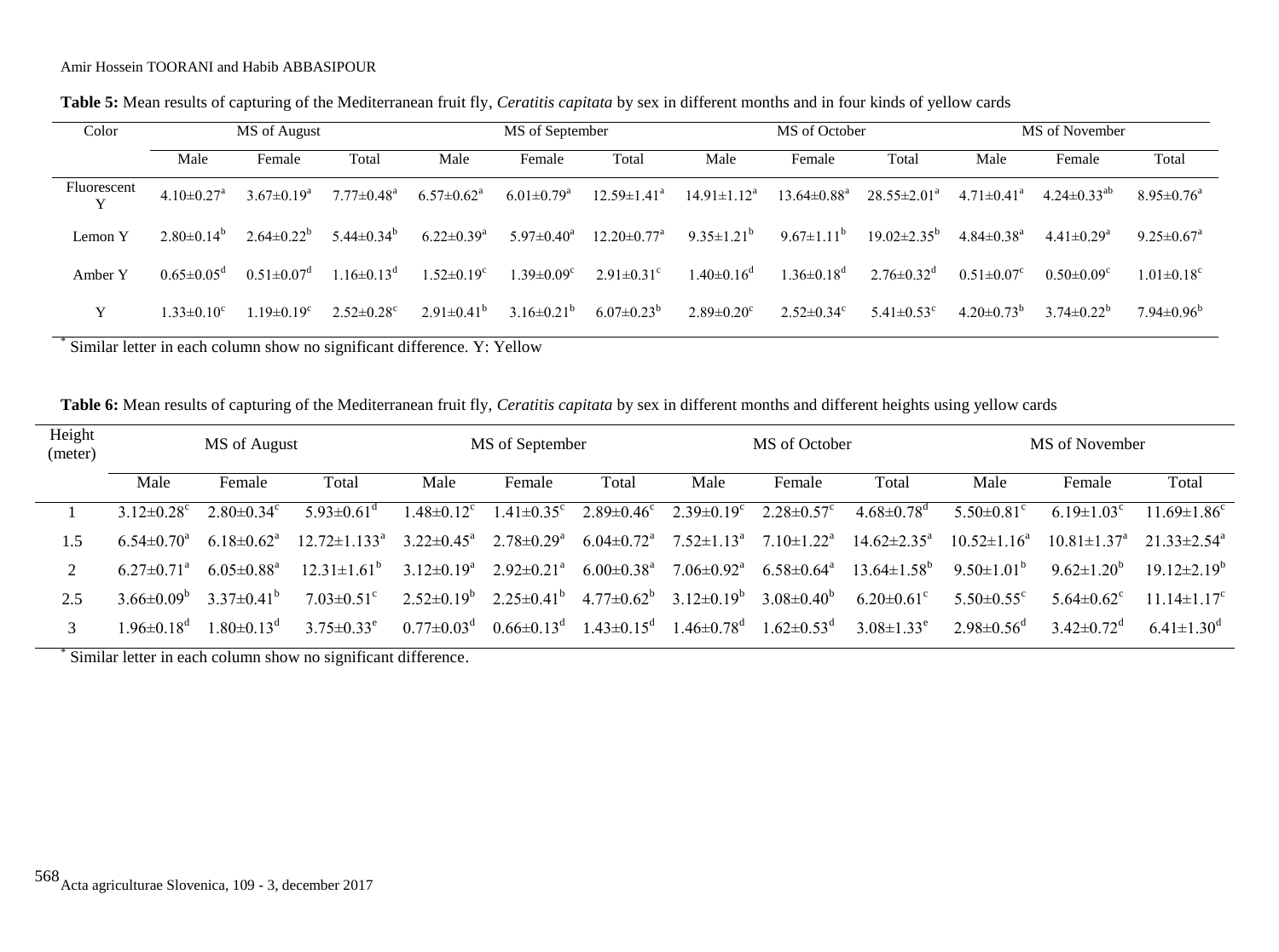#### **3.1 Effect of correlation between the different colors and directions**

Due to the correlation between the color of the cards and directions, independent separation of data was performed between the different colors (Figure 2). According to the figure, the minimum and maximum amount of the whole individuals captured was obtained in amber yellow treatments and the West direction (0.78  $\pm$  0.17), and chartreus yellow and south (21.19  $\pm$  0.87), respectively.

#### **3.2 Effect of correlation between the different colors and heights**

According to the correlation between color and height results, independent separation of data was performed between the different colors (Figure 3). Based on the results in all the colors, the number of male, female and total captures in the height of 1.5 m was more than any other height, except for the male treatment of fluorescent yellow and male, female and total individuals in yellow treatments. The least amount of capture was observed in females in the treatment of amber yellow and the height of 3 m  $(0.64 \pm 0.10)$ , and the highest number of captures in males in the treatment of fluorescent yellow and the height of 2 m (11.34  $\pm$ 2.16), respectively.



**Figure 2:** Capturing number of the Mediterranean fruit fly, *Ceratitis capitata* by sex in different directions and different kinds of yellow cards. The dissimilar letters on each column indicate significant differences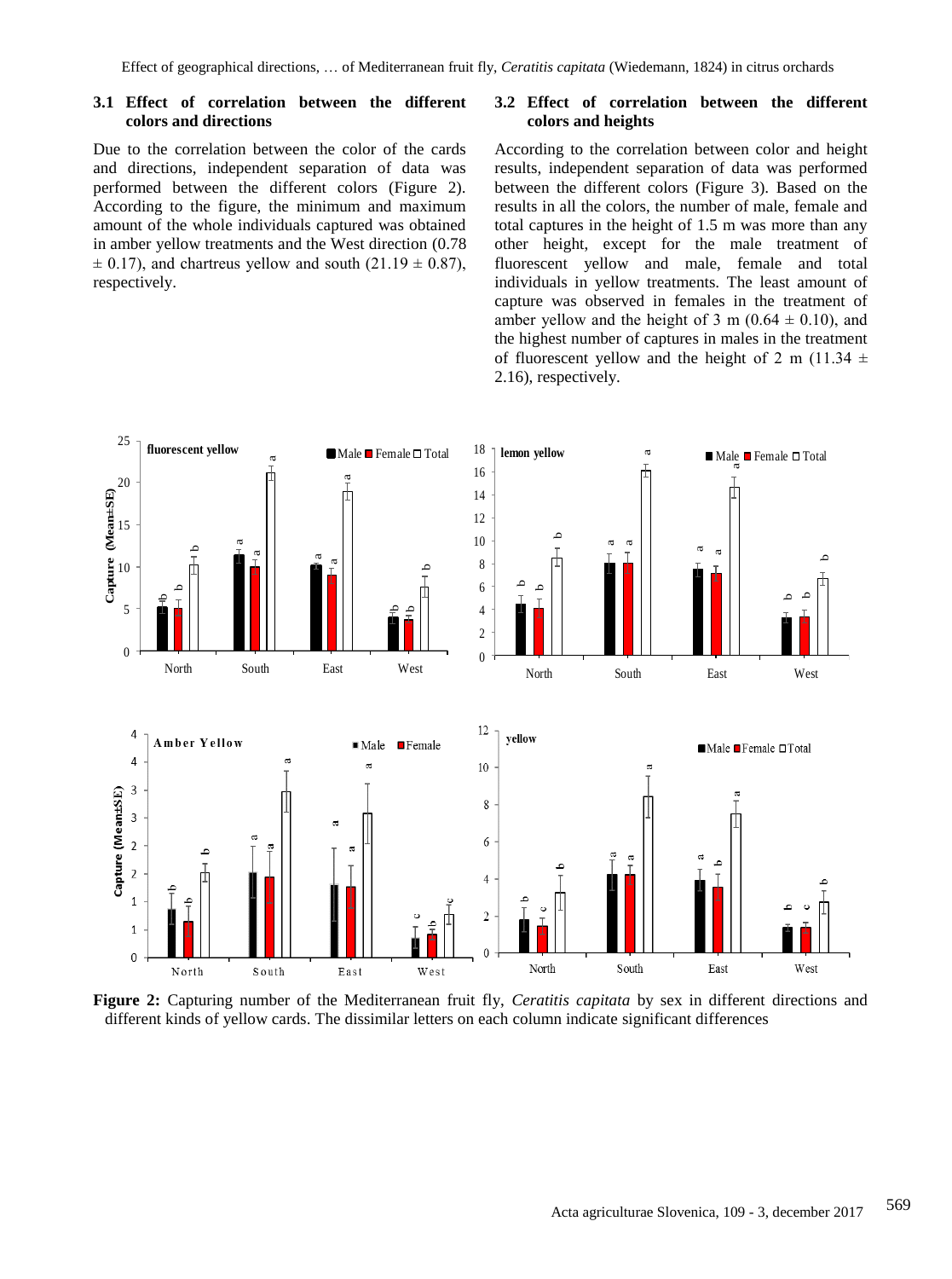

**Figure 3:** Capturing number of the Mediterranean fruit fly, *Ceratitis capitata* by sex in different heights and different kinds of yellow cards. The dissimilar letters on each column indicate significant differences

## **4 DISCUSSION**

In the study of Pezhman et al. (2010b), the results showed that adult insect activity in the fruit orchards has begun from the third decade of July and has continued to mid-December. The peak trapping of adult insects was observed in September and October. On the other hand, the assessment of pest seasonal fluctuations using bait attractant Ceratrap (Cera lure) with perforated Mcphail trap showed that this insect has three population peaks in the region. The most important density was in September and October, which coincided with tangerine color change (premature Japanese and Satsuma Figures) and the citrus fruit harvest time (Mafi Pashakolaei et al., 2010). The study results showed that the Mediterranean fruit fly population declines with cold weather and its immature stages growth period (embryonic, larval and pupal period) becomes longer (Vargas et al., 1983). Therefore, the greatest damage occurred in the orchards of figs in the Island of Kauai in the Hawaiian Islands, the environmental conditions of which were ideal for pest activity (Vargas et al., 1983).

A study about Mediterranean fruit fly in Montenegro in 2003 showed that fly populations reached its maximum during September and October. Also in 2004, the maximum population found from late October to mid-November (Radonjić, 2006). In this study, the most capture of Mediterranean fruit fly was in October, which is consistent with the results of other researchers (Darwish, 2014; Pezhman et al., 2010b; Rigamonti, 2004; Papadopoulos et al., 2001).

According to tests conducted over the 2002-2003 crop years, the colored cards (yellow, green, red, blue, white and black) were installed on bases in four heights (0.25, 0.5, 0.75 and 1 m) on the sidelines of sugar beet farm. In the first year, the yellow color had the maximum attraction of sugar beet flea beetle, *Chaetocnema tibialis* Illiger, 1807 (Col.: Chrysomelidae), and in the second year, the yellow cards with two spectrums of lemon yellow and deep yellow were compared, which the highest attraction of sugar beet flea beetle was for lemon yellow spectrum and at the height of 0.25 m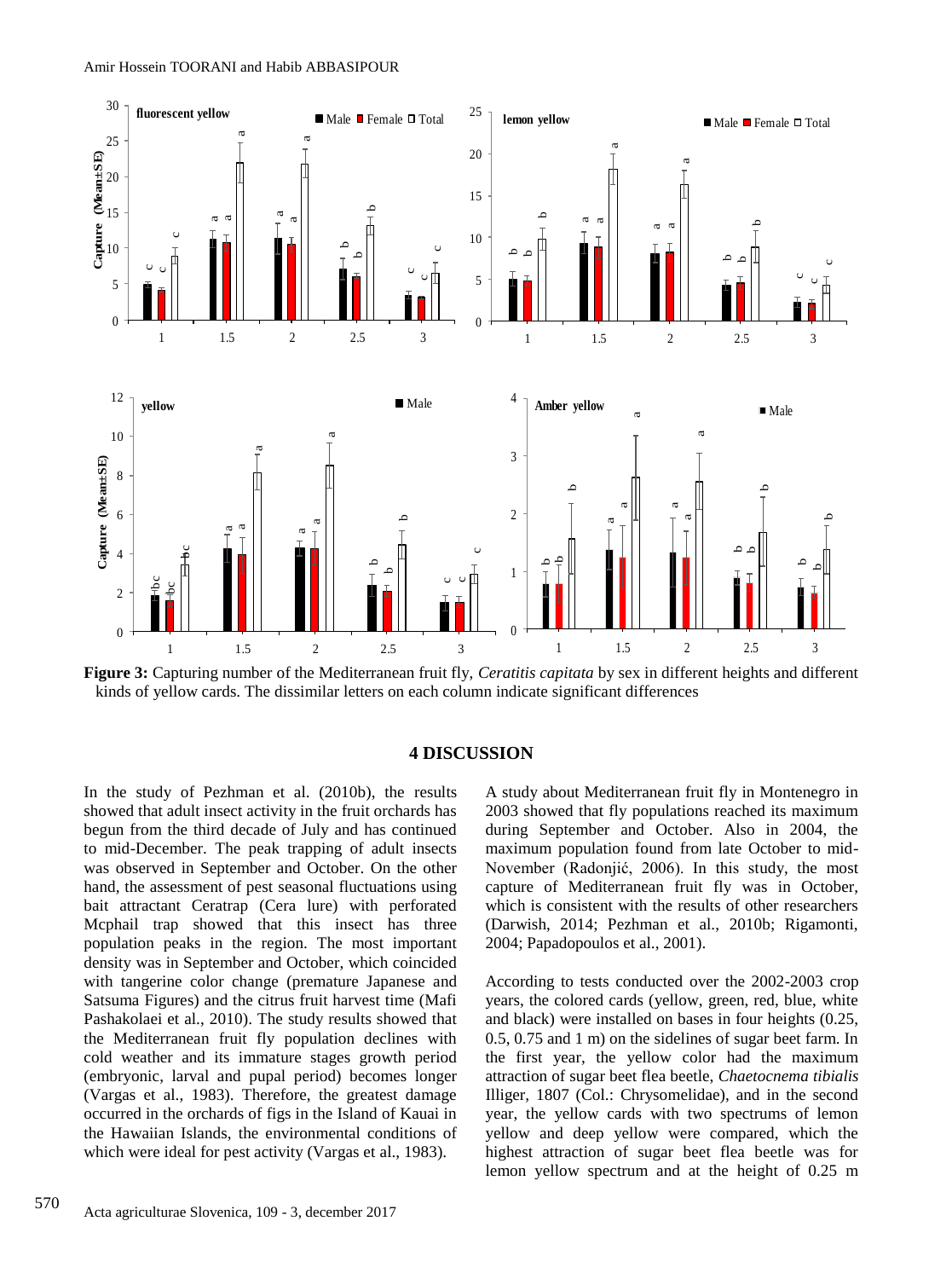(Haghshenas et al., 1998). The results of research on the Mexican fruit fly, *Anastrepha ludens* Loew, 1873 showed that attract the fluorescent yellow color had more fly attraction than white (Velasco-Pascual & Enkerlin, 1980). Other species of fruit flies such as South American fruit fly, *Anastrepha fraterculus* (Wied., 1830) (Cytrynowicz et al., 1982), cherry fruit fly, *Rhagoletis cingulata* (Loew, 1862) (Frick et al., 1954), Apple fruit fly, *Rhagoletis pomonella* (Walsh, 1867) (Prokopy, 1968), European Cherry fruit fly, *Rhagoletis cerasi* (L., 1758) (Prokopy & Boller, 1971), Walnut husk fly, *Rhagoletis completa* (Cresson, 1929) (RiedL & Hislop, 1985), olive fruit fly, *Bactrocera oleae* (Rossi, 1790) (Prokopy et al., 1975), Queensland fruit fly, *Bactrocera tryoni* (Froggatt, 1897) and similar species *B*. *neohumeralis* (Hardy, 1951) and *B*. *cacuminatus* (Hering, 1941) (Hill & Hooper, 1984) and the Mediterranean fruit fly, *Ceratitis capitata* (Wiedemann, 1824) (Prokopy & Economopoulos, 1976) had the most attraction to yellow or fluorescent yellow (520-540 nm peak reflectivity), and generally flies of the family Tephritidae had most tendency to yellow and fluorescent yellow (Prokopy, 1972). In our study, fluorescent yellow had the most fly trapping, and given that among the colors tested.

A comparison of the different heights of the trap installation showed that a height of 1.5 m had a better efficiency for capturing Mediterranean fruit fly. The results obtained in this study are consistent with the results of previous researches on the height of the trap for pomegranate fruit moth (Jafari-Nodooshan, 2003), quince moth (Kermani, 2010) and codling moth (Barrett, 1995). The results of tests on the Mexican fruit fly, *Anastrepha ludens* showed that these flies at heights of 1 and 2 m from ground level, have been attracted to traps more than the height of 0.1 or 3 m. The results also showed that more flies were captured in the north than in the south, while the flies attracted to East and West were not significantly different (Robacker et al., 1990). Suitable height for trapping citrus whitefly, *Parabemisia myricae* (Kuwana, 1927) has been reported at 76 cm from the ground (Meyerdirk & Moreno, 1984). Moreover, height of 7.2 m and the southern position of citrus trees was a convenient location for tracking citrus thrips, *Scirtothrips citri* (Moulton, 1909) (Beavers et al., 1971). Whereas, in pear orchards, installation of the traps at a height of 1.2 - 1.8 m of south side of the trees had more correlation with infestation of trees with egg and nymph of pear psylla, *Psylla pyricola* (Foerster, 1848) (Adams & Los, 1989). The investigation conducted by Seyedoleslami et al. (2003) on Pistachio psylla, *Agonoscena pistaciae* Burckhardt and Lauterer, 1989 revealed a significant difference for different directions in trapping adult insects and egg density. The results showed that for forecasting of the density of eggs and wingless nymphs, the traps can be placed on each of the two heights and four geographical directions, except in the low East, and preferably in the South or high East (Seyedoleslami et al., 2003). In evaluating the effect of geographical direction and height on the capture of adult Pistachio psylla, no significant difference was seen, although capture density was higher on the southern side of the tree (Emami, 1995). A research conducted in three consecutive years 2013 - 2015 in olive gardens, to determine the best height and the best geographical direction for the installation of color cards, showed that the heights of 1 and 3 m and the south direction on average during the three years, had the biggest number of captured olive fly, *B. oleae* (Toorani et al., 2016). Capture of fruit flies by various traps is influenced in addition to the shape, size, trap color and climatic factors, by the installation direction and height from the ground level (Katsoyannos, 1987). In tests of trapping Mediterranean fruit flies performed in different heights (0.3, 0.60, 1.82 and 4.57 m), by plastic traps baited with Trimedlure in lands with vegetation including species of tropical and subtropical fruits, showed that height of 4.57 m had the highest captured flies (Holbrook & Fujimoro, 1969).

There are many examples demonstrating that the optimum height for catching flies depends on tree size. In the case of tall plants, captures tend to be greater at intermediate-upper heights as reported in the following examples: 4 m height of 8 m tall mango trees for *Bactrocera dorsalis* (Hendel, 1912) (Ye et al., 2012), 3 m in 10 m tall guava trees (Siddiqui et al., 2003) for the peach fruit fly, *Bactrocera zonata* (Saunders, 1841), 5 m height of 8 m tall mango trees for several *Anastrepha* species (Aluja et al., 1989), 5 m in field trials conducted with diverse tall vegetation (including many species of tropical and subtropical fruits and truck crops) for *C. capitata* (Holbrook & Fujimoro, 1969), and 4.5 m in 4.65 m tall cherry trees for the cherry fruit fly, *Rhagoletis cingulata* (Pelz-Stelinski et al., 2006). Optimum trapping heights for smaller sized plants with fruits near the ground tend to be at low heights, typically below the half-height of the plant. For example, traps near the ground (from 3 cm to 1.8 m) were more effective than traps placed at 3 and 5 m for the melon fly, *Bactrocera cucurbitae* [\(Coquillett,](https://en.wikipedia.org/wiki/Daniel_William_Coquillett) 1849) (Holbrook & Fujimoro, 1969) as this species usually attacks low or creeper plants. For small trees, from 1 to 3 m, such as peaches or citrus in the Mediterranean Basin, maximum catch is obtained around 1.5 m height as shown for *B. zonata* in peach trees (El-Gendy, 2012). However, Hooper and Drew (1979) observed no effect of height on captures of *Bactrocera tryoni*, *B. neohumeralis*, *B. cacuminatus* and *B. endiandrae* (Perkins & May, 1949) with cue-lure or methyl eugenol within the range of 0.1-3.6 m above ground in citrus orchards with trees averaging 4.6 m in height or in suburban gardens. This absence of height effect could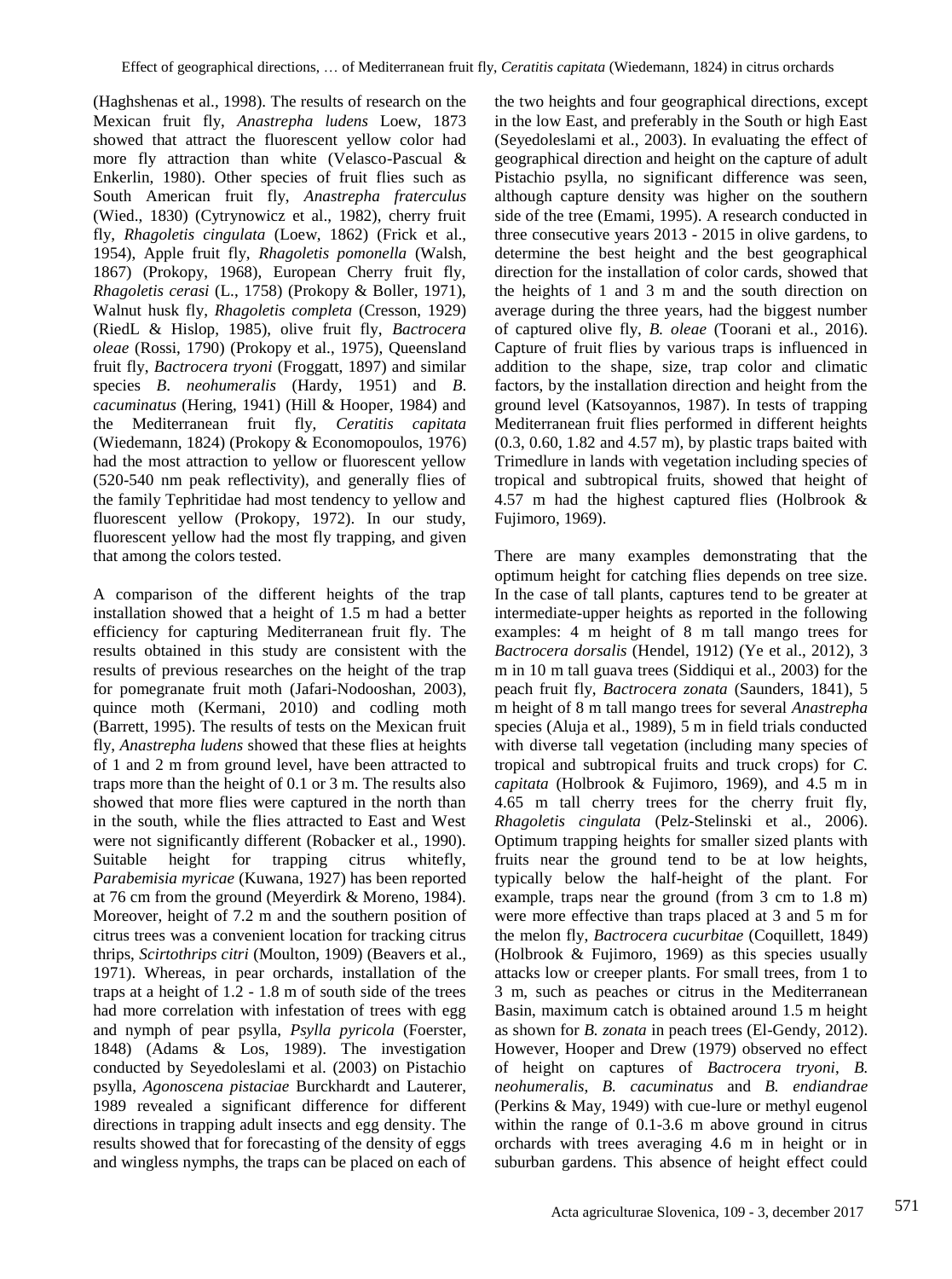be explained by the high attractant power of male lures that can reduce the importance of other variables, such as trap height.

## **5 CONCLUSION**

Given the high importance of the Mediterranean fruit fly in citrus orchards of Mazandaran province (Iran), and in accordance with the tests done, the fluorescent yellow in heights 1.5 and 2 m and in the south, can have the greatest fly trapping, and experts and gardeners can use

this information to determine the best time to control. Tests carried out showed that the colored cards have the ability to control the pest population and considerable damage has not been observed.

## **6 ACKNOWLEDGEMENTS**

The authors are thankful to officials of spectroscopy laboratory, Institute of Nanotechnology, Sharif University of Technology and Department of Chemistry, to assist in measuring and calculating the wavelength of the used colors.

## **7 REFERENCES**

- Adams, R.G., & Los, L.M. (1989). Use of sticky traps and limb jarring to aid in pest management decisions for summer populations of pear psylla (Homoptera: Psyllidae) in Connecticut. *Journal of Economic Entomology, 82*, 1448-1454. [doi:10.1093/jee/82.5.1448](https://doi.org/10.1093/jee/82.5.1448)
- Aluja, M., Cabrera, M., Guillen, J., Celedonio, H., & Agora, F. (1989). Behaviour of *Anastrepha ludens*, *A. obliqua* and *A. serpentina* (Diptera: Tephritidae) on a wild mango tree (*Mangifera indica*) harbouring three McPhail traps. *International Journal of Tropical Insect Science, 10*, 309-318. [doi:10.1017/S1742758400003544](https://doi.org/10.1017/S1742758400003544)
- APHIS. (1992). Risk assessment, Mediterranean fruit fly. Washington D.C.: Planning and Risk Analysis Systems. Policy and Program Development. *Animal and Plant Health* Inspection Service USDA.
- Barrett, B.A. (1995). Effect of synthetic pheromone permeation on captures of male codling moth (Lepidoptera: Tortricidae) in pheromone and virgin female moth-baited traps at different tree heights in small orchard blocks. *Environmental Entomology*, *24,* 1201-1206. [doi:10.1093/ee/24.5.1201](https://doi.org/10.1093/ee/24.5.1201)
- Beavers, J.B., Shaw, J.G., & Hampton, R.B. (1971). Color height and preference of the citrus thrips in a navel orange grove. *Journal of Economic Entomology*, *64,* 1112-1113. [doi:10.1093/jee/64.5.1112](https://doi.org/10.1093/jee/64.5.1112)
- Carey, J.R. (1996). The Incipient Mediterranean fruit fly Population in California: Implications for Invasion Biology. *Ecology, 77*, 1690-1697. [doi:10.2307/2265775](https://doi.org/10.2307/2265775)
- Cayol, J.P., Causse, R., Louis, C., & Barthes, J. (1994). Medfly *Ceratitis capitata* Wiedemann (Dipt.: Trypetidae) as a rot vector in laboratory conditions. *Journal of Applied Entomology, 117*(4), 338-343. [doi:10.1111/j.1439-0418.1994.tb00744.x](https://doi.org/10.1111/j.1439-0418.1994.tb00744.x)
- Cohen, H., & Yuval, B. (2000). Perimeter trapping strategy to reduce Mediterranean fruit fly (Diptera: Tephritidae) damage on different host species in Israel. *Journal of Economic Entomology, 93*(3), 721-725. [doi:10.1603/0022-0493-93.3.721](https://doi.org/10.1603/0022-0493-93.3.721)
- Cytrynowicz, M., Morgante, J.S. & De Souza, H.M.L. (1982). Visual responses of South American fruit flies, *Anastrepha fraterculus,* and Mediterranean fruit flies, *Ceratitis capitata,* to colored rectangles and spheres. *Environmental Entomology, 11*, 1202- 1210. [doi:10.1093/ee/11.6.1202](https://doi.org/10.1093/ee/11.6.1202)
- Darwish, A.A.E. (2014). Population density, diurnal activity and effect of trap height on capturing of peach fruit fly, *Bactrocera zonata* (saunders) and mediterranean fruit fly, *Ceratitis capitata* (wiedemann) in guava orchards at nubaria region, Egypt. *Journal of Plant Protection and Path*ology*, Mansoura University, 5*(1), 89-98.
- El-Gendy, I.R. (2012). Elevation of attraction efficiency of Jackson trap on peach fruit fly, *Bactrocera zonata* (Saunders). *International Journal of Agricultural Research, 7*, 223-230. [doi:10.3923/ijar.2012.223.230](https://doi.org/10.3923/ijar.2012.223.230)
- Emami, Y. (1995). Study of geographical directions on the pistachio psylla attracted to sticky yellow traps. *Proceeding of 12th Iranian Plant Protection*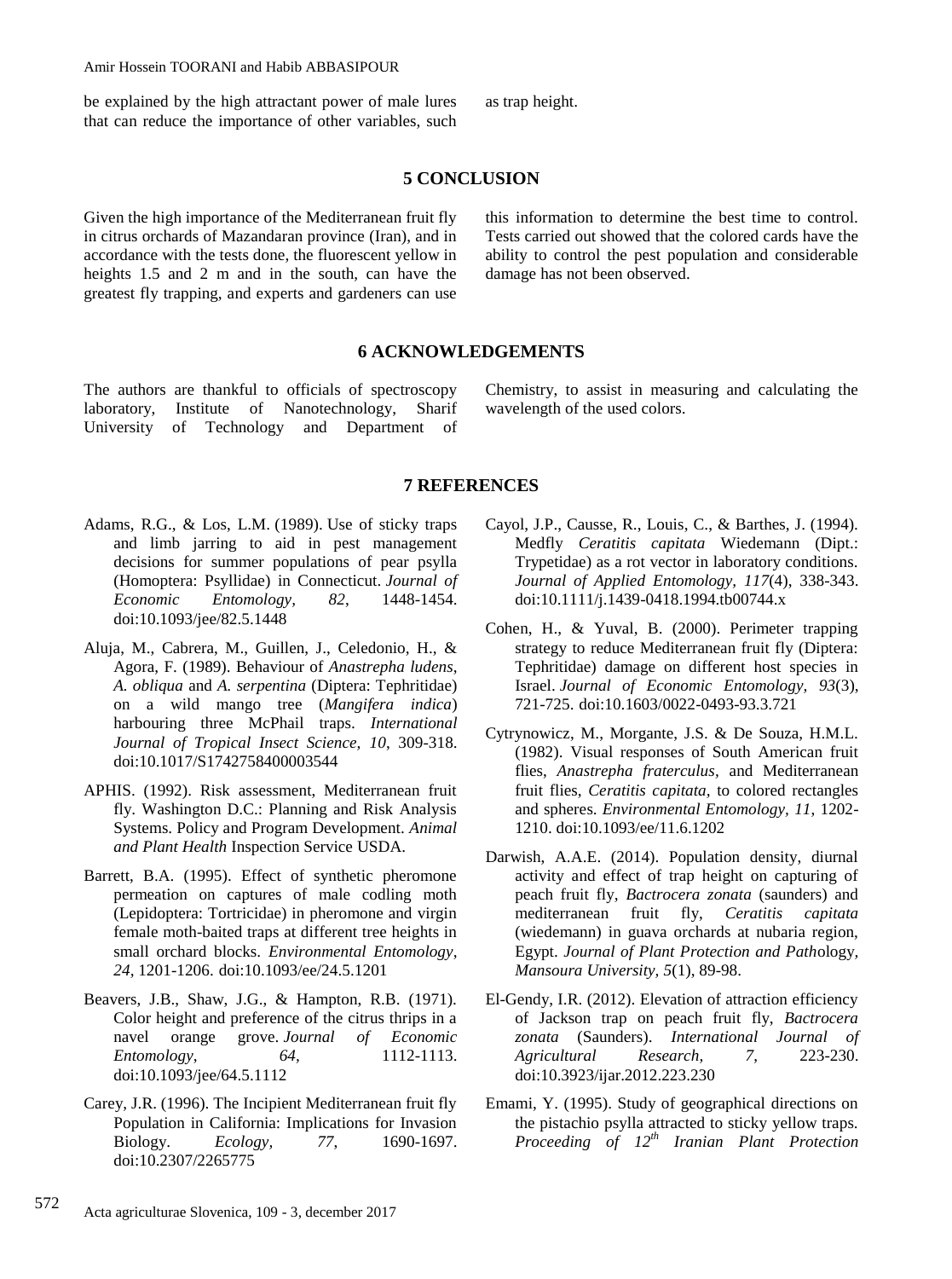*Congress*, Faculty of Agriculture, University of Tehran, Karaj, Iran, p 486.

- Enkerlin, W., & Mumford, J. (1997). Economic Evaluation of Three Alternative Methods for Control of the Mediterranean fruit fly (Diptera: Tephritidae) in Israel, Palestinian Territories, and Jordan. *Journal of Economic Entomology, 90*, 1066-1072. [doi:10.1093/jee/90.5.1066](https://doi.org/10.1093/jee/90.5.1066)
- Fimiani, P. (1989). Pest status; Mediterranean region. In: Robinson AS, Hooper G, eds. Fruit Flies; Their Biology, Natural Enemies and Control. *World Crop Pests*, *3*(A), 37-50.
- Frick, K.E., Simkover, H.G., & Telford, H.S. (1954). Bionomics of the cherry fruit fly in eastern Washington. *The Agricultural Experiment Station Technical Bulletin Series, 13*, 1-66.
- Gholamian, E., Aghajanzadeh, S., & Goleyn, B. (2013). Monitoring the Mediterranean fruit fly, *Ceratitis capitata* (Wiedemann) (Dip.: Tephritidae) in citrus orchards in west of Mazandaran and East of Guilan provinces. *Plant Pests Research, 3*(1), 59-67. (In Persian with English summary)
- Haghshenas, A.R., Zarabi, M., & Afioni, D. (2008). Investigation on sticky colour traps on attraction of sugar beet flea beetle, *Chaetocnema tibialis* I11iger (Col., Chrysomelidae) in Esfahan Province. *Journal of Sugarbeet, 24*(1), 97-105. (In Persian with English summary)
- Hashem, A.G., Harris, E.J., & Saafan, M.H. (1987). Efficiency of different types of lure traps for detecting and monitoring the Mediterranean fruit fly, *Ceratitis capitata* (Wied.) in Egypt. *Zagazig Journal of Agricultural Research, 14*(1), 797-814.
- Hill, A.R., & Hooper, G.H.S. (1984). Attractiveness of various colors to Australian tephritid fruit flies in the field. *Entomologia Experimentalis et Applicata, 35*, 119-128. [doi:10.1111/j.1570-](https://doi.org/10.1111/j.1570-7458.1984.tb03371.x) [7458.1984.tb03371.x](https://doi.org/10.1111/j.1570-7458.1984.tb03371.x)
- Holbrook, F.R, & Fujimoro, M.S. (1969). Mediterranean fruit flies and melon flies trapped at various heights with synthetic lures. *Journal of Economic Entomology, 62*, 962-963. [doi:10.1093/jee/62.4.962](https://doi.org/10.1093/jee/62.4.962)
- Hooper, G.H.S, & Drew, R.A.I. (1979). Effect of height of trap on capture of tephritid fruit flies with cue lure and methyl eugenol in different environments. *Environmental Entomology, 8*, 786-788. [doi:10.1093/ee/8.5.786](https://doi.org/10.1093/ee/8.5.786)
- Jafari-Nodooshan, A. (2003). Investigation on the possibility of using the natural sex pheromone in flight peak determination and reduction of pomegranate fruit moth damage, Final report of

research project, Agricultural and Natural Resources Research Center of Yazd, 40 pp. (In Persian with English summary)

- Jang, E.B. (2007). Fruit flies and their impact on agriculture in Hawaii. Available: http://scholarspace.manoa. hawaii.edu/handle/10125/1297. Accessed 21 November 2011.
- Katsoyannos, B.I. (1987). Response to shape, size and color. pp. 307-324 in Robinson, A.S. & Hooper, G. (Eds.) *World crop pests: fruit flies - their biology, natural enemies and control*. Vol. 3A, 372 pp. Elsevier Science Publishers.
- Katsoyannos, B.I., Heath, R.R., Papadopoulos, N.T., Epsky, N.D., & Hendrichs, J. (1999). Field evaluation of Mediterranean fruit fly (Diptera: Tephritidae) female selective attractants for use in monitoring programs. *Journal of Economic Entomology, 92*(3), 583-589. [doi:10.1093/jee/92.3.583](https://doi.org/10.1093/jee/92.3.583)
- Kermani, P. (2010). *Evaluation of the sex pheromone and monitoring of quince moth, Euzophera bigella Zeller (Lep.: Pyralidae) in quince orchards of Esfahan*, MSc. thesis, Arak Islamic Azad University, 77 pp. (In Persian with English summary)
- Mafi Pashakolaei, SH.A., Barari, H., & Norakizadeh, M. (2010). Investigation on the efficacy of different traps and attractant compounds on attraction and monitoring of medfly, *Ceratitis capitata* Wied in Mazandaran province. *19th Iranian Plant Protection Congress*, 31 July - 3 August 2010, Tehran, Iran, p 199.
- Meyerdirk, D.E., & Moreno, D.S. (1984). Flight behavior and color-trap preference of *Parabemisia myricae* (Kuwana) (Homoptera: Aleyrodidae) in a citrus orchard. *Environmental Entomology, 13*, 167-170. [doi:10.1093/ee/13.1.167](https://doi.org/10.1093/ee/13.1.167)
- Mirsardoo, S., Mafi-Pashakolaei, S.A., & Barari, H. (2010). Preliminary investigation on the geographical distribution of Mediterranean fruit fly, *Ceratitis capitata* (Wiedemann) (Dip.: Tephritidae) in Mazandaran province, Iran. *Journal of Entomology, 2*, 143-154. (In Persian with English summary)
- Papadopoulos, N.T., Katsoyannos, B.I., Carey, J.R., & Kouloussis, N.A. (2001). Seasonal and annual occurrence of the Mediterranean fruit fly, (Diptera: Tephritidae) in northern, Greece. *Annales of Entomological Society of America, 94*, 41-50. [doi:10.1603/0013-](https://doi.org/10.1603/0013-8746(2001)094%5b0041:SAAOOT%5d2.0.CO;2) [8746\(2001\)094\[0041:SAAOOT\]2.0.CO;2](https://doi.org/10.1603/0013-8746(2001)094%5b0041:SAAOOT%5d2.0.CO;2)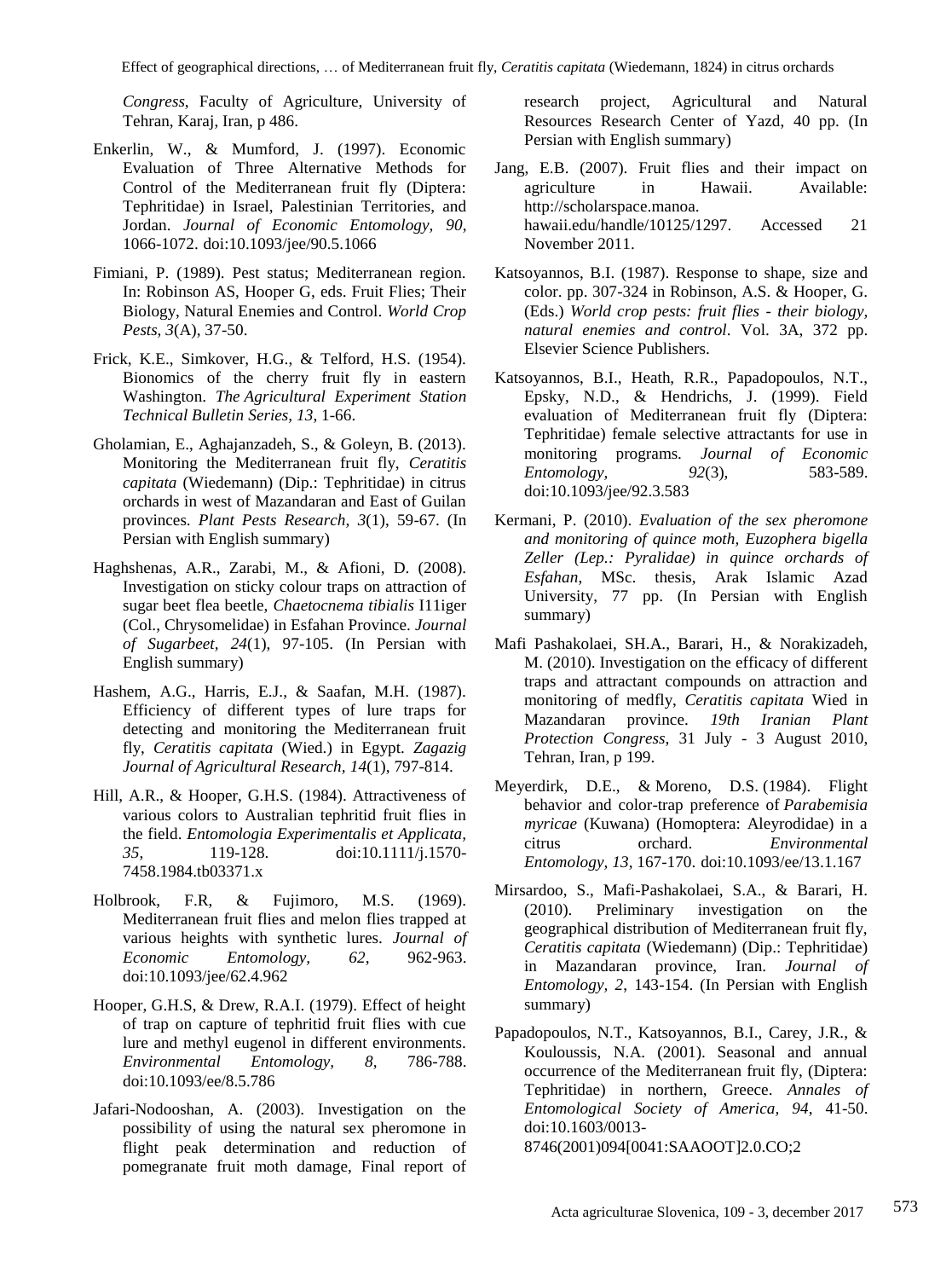Pelz-Stelinski, K.S, Gut, L.J., & Isaacs, R. (2006). Vertical position of traps influences captures of eastern cherry fruit fly (Diptera: Tephritidae). *Florida Entomologists, 89*, 80-82. [doi:10.1653/0015-](https://doi.org/10.1653/0015-4040(2006)89%5b80:VPOTIC%5d2.0.CO;2)

[4040\(2006\)89\[80:VPOTIC\]2.0.CO;2](https://doi.org/10.1653/0015-4040(2006)89%5b80:VPOTIC%5d2.0.CO;2)

- Pezhman, H., Ostovan, H., Kamali, K., & Rezaei, V. (2010a). Evaluation of various traps and attractants for mass trapping the Mediterranean fruit fly, *Ceratitis capitata* (Diptera: Tephritidae), in a mixed-fruit orchard in Shiraz. *19th Iranian Plant Protection Congress*, 31 July - 3 August 2010, Tehran, Iran, p 486.
- Pezhman, H., Ostovan, H., Kamali, K., & Rezaei, V. (2010b). Host ranges and biology of the Mediterranean fruit fly, *Ceratitis capitata* (Diptera: Tephritidae), in Shiraz orchards. *19th Iranian Plant Protection Congress*, 31 July - 3 August 2010, Tehran, Iran, p 580.
- Prokopy, R.J. (1968). Visual responses of apple maggot flies, *Rhagoletis pomonella* (Diptera: Tephritidae): orchard studies. *Entomologia Experimentalis et Applicata, 11*, 403-422. [doi:10.1111/j.1570-](https://doi.org/10.1111/j.1570-7458.1968.tb02070.x) [7458.1968.tb02070.x](https://doi.org/10.1111/j.1570-7458.1968.tb02070.x)
- Prokopy, R.J., & Boller, E.F. (1971). Response of European cherry fruit flies to colored rectangles. *Journal of Economic Entomology, 64*, 1444-1447. [doi:10.1093/jee/64.6.1444](https://doi.org/10.1093/jee/64.6.1444)
- Prokopy, R.J., Economopoulos, A.P., & Mc-Fadden, M.W. (1975). Attraction of wild and laboratory cultured *Dacus oleae* flies to small rectangles of different hues, shades and tints. *Entomologia Experimentalis et Applicata, 18*, 141-152. [doi:10.1111/j.1570-7458.1975.tb02364.x](https://doi.org/10.1111/j.1570-7458.1975.tb02364.x)
- Prokopy, R.J., & Economopoulos, A.P. (1976). Color responses of *Ceratitis capitata* flies. *Journal of Applied Entomology, 80*, 434-437. [doi:10.1111/j.1439-0418.1976.tb03346.x](https://doi.org/10.1111/j.1439-0418.1976.tb03346.x)
- Prokopy, R.J. (1972). Response of apple maggot flies to rectangles of different colors and shades. *Environmental Entomology, 1*, 720-726. [doi:10.1093/ee/1.6.720](https://doi.org/10.1093/ee/1.6.720)
- Radonjić, S. (2006). The Mediterranean fruit fly, *Ceratitis capitata* (Wiedemann) (Diptera: Tephritidae), a new pest in Montenegro. *IOBC/WPRS Bulletin, 29*(3), 217-224.
- Riedl, H., & Hislop, R. (1985). Visual attraction of the walnut husk fly (Diptera: Tephritidae) to color rectangles and spheres. *Environmental Entomology, 14*, 810-814. [doi:10.1093/ee/14.6.810](https://doi.org/10.1093/ee/14.6.810)
- Rigamonti, I.E. (2004). Contributions to the knowledge of *Ceratitis capitata* Wied. (Diptera,Tephritidae) in

Northern Italy. II. Overwintering in Lombardy. *Bolletino di Zoologia agraria e di Bachicoltura, 36*(1), 101-116.

- Robacker, D.C., Moreno, D.S., & Wolfenbarger, D.A. (1990). Effects of trap color, height, and placement around trees on capture of Mexican fruit flies (Diptera: Tephritidae). *Journal of Economic Entomology, 83*(2), 412-419. [doi:10.1093/jee/83.2.412](https://doi.org/10.1093/jee/83.2.412)
- Sabzevari, A., & Jafari, M.E. (1991). Bio-ecological studies and eradication of the pest in Mazandaran «The last infested area in Iran». *Bulletin of Plants Pest and Diseases of Research Institute,* 38 p. (In Persian with English summary)
- Seyedoleslami, H., Hadian, A.R., & Rezai, A. (2003). Estimation of Population Density of First and Second Instar Nymphs of Pistachio<br>Psylla, Agonoscena pistaciae (Hom.: Psylla, *Agonoscena* Psyllidae) from Adult Psylla Capture on Yellow Sticky Traps. *Journal of Agricultural Science Technology and Natural Research, 7*(1), 223-232. (In Persian with English summary)
- Siddiqui, Q.H, Ahmad, D, Shad Rashdi, SMM, Niazi, S. (2003). Effect of time of the day and trap height on the catches of peach/guava fruit flies *Bactrocea zonata* (Saunders) through male annihilation technique. *Asian Journal of Plant Science, 2*, 228- 232. [doi:10.3923/ajps.2003.228.232](https://doi.org/10.3923/ajps.2003.228.232)
- Szyniszewska, A.M., & Tatem, A.J. (2014). Global Assessment of Seasonal Potential Distribution of Mediterranean Fruit Fly, *Ceratitis capitata* (Diptera: Tephritidae). *PLOS one, 9*(11), e111582. [doi:10.1371/journal.pone.0111582](https://doi.org/10.1371/journal.pone.0111582)
- Toorani, A.H., Heydari, S., & Abbasipour, H. (2016). Determination of direction and height suitable for installation of yellow sticky traps along with sex pheromone designed to capture the olive fruit fly, *Bactrocera oleae* (Rossi) (Dip.: Tephritidae). *National Conference on Research and Technology Findings in Natural and Agricultural Ecosystems*, 19 October, 2016, Tehran, Iran, P. 409.
- USDA. (2012). Mediterranean fruit fly Cooperative Eradication Program. Rancho Cucamonga, San Bernardino County, California, USA, 19 p.
- Vargas, R.I., Harris, E.J., & Nishida, T. (1983). Distribution and seasonal occurrence of *Ceratitis capitata* (Wiedemann) (Diptera: Tephritidae) on the Island of Kauai in the Hawaiian Islands. *Environmental Entomology, 12*(2), 303-310. [doi:10.1093/ee/12.2.303](https://doi.org/10.1093/ee/12.2.303)
- Velasco-Pascual, H., & Enkerlin, D. (1980). Efectos del color en trampas para captura de la mosca mexican